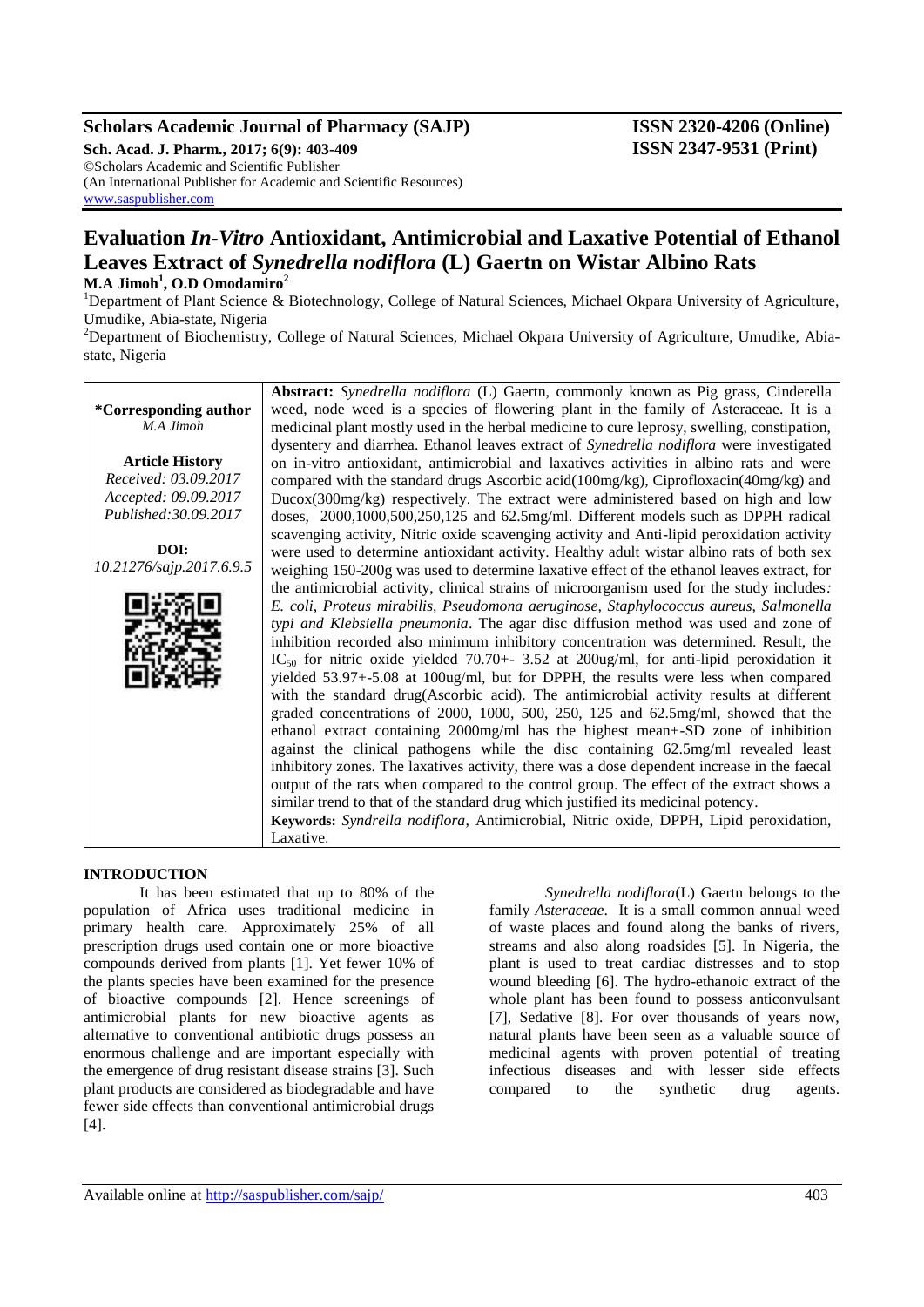

**Fig-1:** *Synedrella nodiflora*

Laxative are foods or drugs that increases bowel movement, laxatives contains chemicals that help increase stool motility, bulk and frequent relieving of temporary constipation. Antioxidants comprises of a range of substances that play a role in protecting biological system against the deleterious effect of oxidative processes on macromolecules such as proteins, lipids and carbohydrate. This scientific study is set to conform the antioxidant, antimicrobial and laxative potential of *S. nodiflora*.

#### **MATERIALS AND METHODS Collection of Plant material**

Fresh leaves of *S. nodiflora* were harvested from st. Stephen boys academy international Ehimmiri housing estate Umuahia, Abia State (5.55 $\rm ^{0}N$ , 7.4922 $\rm ^{0}E$ ) )and was authenticated by a Taxonomist (Dr. Mulikat Abiola Jimoh) of the department of Plant Science & Biotechnology, Michael Okpara University of Agriculture, Umudike. A voucher specimen (Herbarium No. 1389) was deposited in the Herbarium of the department of Plant Science & Biotechnology, College of Natural Sciences. The leaves were rinsed severally with clean tap water to remove dust particles and debris and thereafter allowed to drain completely.

#### **Preparation of Extract**

The plant was air dried in the plant house of Michael Okpara University of Agriculture, Umudike for 4days, the dry leave were taken for pulverization by a pulverizing machine in the department of Soil Science, National Root Crop Research Institute, Umudike. 200g of the powder was obtained and 100g of the powder was soaked in 400ml of 95% ethanol for a period of 72hrs. The resulting aqueous mixture was then filtered with Whitman No.1 filter paper to obtain the filtrate. The filtrate was then allowed to evaporate; 8.2g was obtained as residue and was stored in a refrigerator at  $4^{\circ}$ C.

## **Experimental Animals**

Twenty-four (24) albino rats (*Rattus norregicus)* weighing between 150-200g of both sexes and mices were obtained from the animal house of

University of Nsukka. The animals were harboured in animal house in the department Biochemistry, College of Natural Sciences, Michael Okpara University of Agriculture, Umudike in clean metabolic cages under standard laboratory condition of 12hrs light/dark cycle. They had free access to vital pellet feed and clean water as they were allowed to acclimatize for 3weeks.

#### **Acute Toxicity**

The acute toxicity of the extract was done using sixteen mice of both sex divided into 8groups, each group have 2mice. Group A mice received intraperitoneally 8000mg/kg, while group B, C, D, E, F, G and H received 7000, 6000, 5000, 4000, 3000, 2000 and 1000mg/kg respectively. The number of death in each group was recorded within a period of 72hrs. The lethal dose 50 was calculated using the following formula.  $LD_{50} = \sqrt{\text{conc. with the highest death x lowest cone.}}$ without death.

#### **Evaluation of Antioxidant Activity** *DPPH radical scavenging activity*

Evaluation of radical scavenging activities by antioxidants in the plant extract was carried out using DPPH (1, 1-diphenyl-2-picrylhydrazyl) radicals [9].

Different volumes of 0.2 mg/ml of the plant extract were added to 200 μl of (0.36 mg/ml concentration) DPPH solution in methanol. A series of concentration ranging from 2 to 15 μg of dried extract were tested. The mixtures were vigorously shaken and incubated in the dark for 30minutes after which the reduction of DPPH absorption was measured at 517 nm. Percentage inhibition by sample treatment was determined by comparing it with the methanol- treated control group. The ability to scavenge the DPPH radical was calculated using the following equation:

 $%$  inhibition  $=$ 

 $\overline{a}$ 

Absorbance of control – Absorbance of sample  $\times$  100

Absorbance of control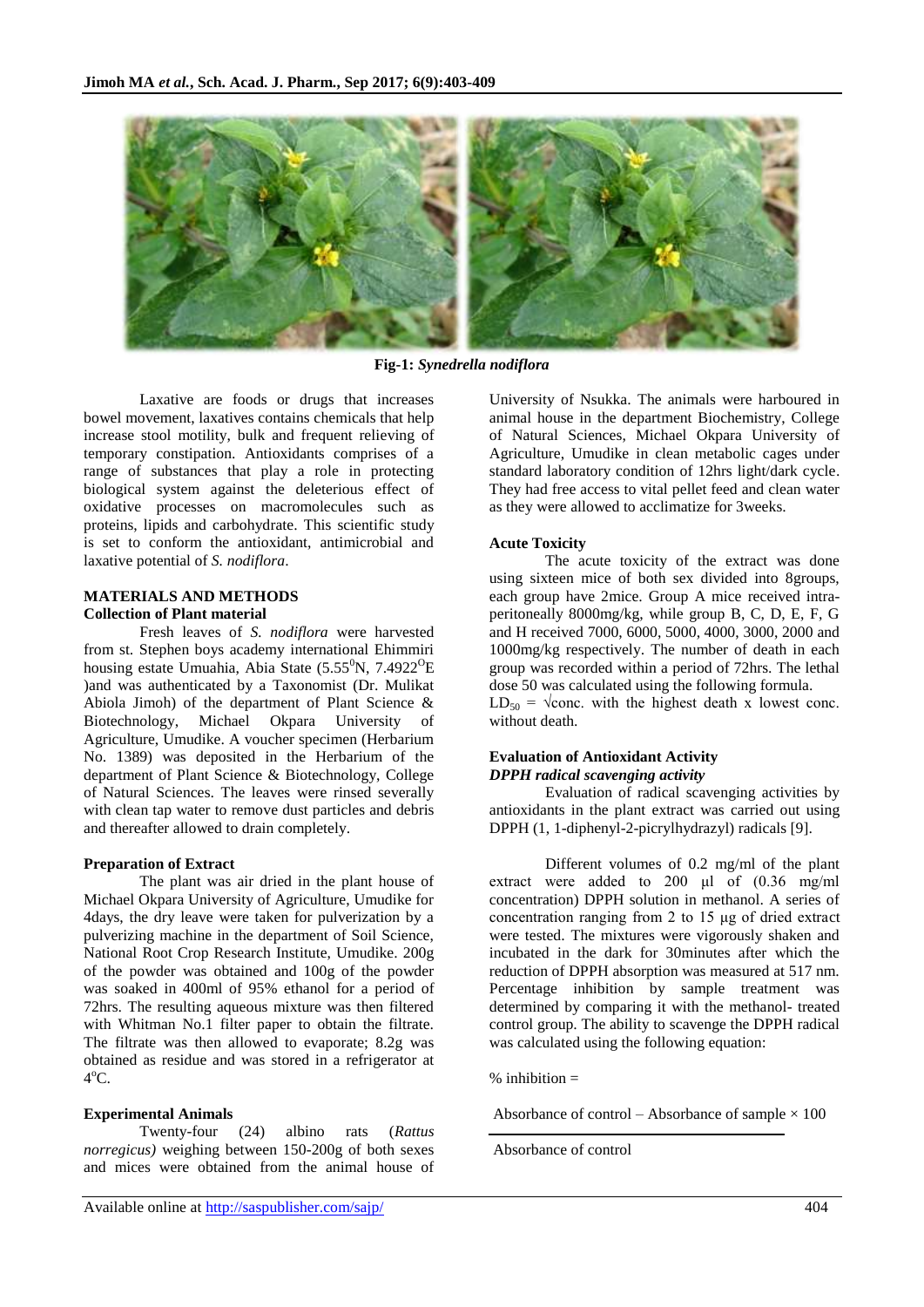The IC50 values denote the concentration of each sample required to give 50 % of the optical density shown by the control, using a non-linear regression analysis. All test analysis were run in duplicates and both values were reported. Ascorbic acid (300 mg/ml) was used as the positive control.

#### *Nitric Oxide Scavenging Activity*

The nitric oxide scavenging activity was conducted based on the Greiss assay method (1858) which involves generating nitric oxide from sodium nitroprusside by the Greiss reaction.

2.0ml of 10mM sodium nitroprusside and 5.0ml of phosphate buffer were mixed with 0.5ml of plant extract and incubated at 25°C for 150 minutes. The samples were run as above but the blank was replaced with the same amount of water. After the incubation period, 2ml of the incubated sample was added to 2ml of Greiss reagent (1% sulphanilamide, 0.1% α-napthyl-ethydiaminedihydrochloride and 3% phosphoric acid) and then incubated for a period of 30 minutes. The absorbance of the pink chromophore formed by the diazotization of nitrite with α-napthylethyl diaminedihydrochloride was measured at 540nm. Ascorbic acid was used as positive control. The experiment was performed in triplicate and the capacity to scavenge the nitric oxide was calculated using the following calculation

 $%$  inhibition  $=$ Absorbance of control – Absorbance of sample  $\times$  100 j

Absorbance of control

#### *Anti-lipid Peroxidation Activity*

The effect of extract on lipid peroxidation inhibition was determined by the ammonium thiocyanate method. The principle is based on the

measure of the absorbance of red colour at 500 nm which decreases in the presence of antioxidants. Different concentration (0.2-6 mg/ml) of the extract (0.5 ml) were mixed with 0.2 ml of diluted linoleic acid (25 mg/ml in 99 % ethanol) and 0.4 ml of 50 mm phosphate buffer (pH 7.4). After 15 minutes of incubation at 40  $\rm{^{\circ}C}$ , an aliquot (0.1 ml) from the reaction mixture was mixed with reaction solution containing 3 ml of 70 % ethanol, 0.1 mL of ammonium thiocyanate (30 mg/ml in distilled water) and 50  $\mu$ L of ferrous chloride (2.45 mg/ml in 3.5 % hydrochloric acid). The final reaction solution was mixed and incubated at room temperature for 3 minutes. The absorbance was then measured at 500 nm. Linoleic acid emulsion without extract served as control and vitamin C (0.2- 1 mg/ml) was used as standard control. Inhibition of linoleic acid oxidation was calculated by using the following formula:

Anti-lipid peroxidation activity  $(\%) =$ 

Absorbance of control – Absorbance of sample  $\times$  100

#### Absorbance of control

IC50 values denote the concentration of sample which is required to inhibit 50% of Linoleic acid oxidation.

#### **Statistical Analysis**

The data obtained were subjected to statistical analysis using one way ANOVA to confirm their degree of significance at p<0.05 (95%) confidence level.

### **RESULTS**

#### **Acute toxicity and lethality test result**

The acute toxicity study of the ethanolic extract of *synedrella nodiflora* leaves in mice gave an  $LD_{50}$  (lethal dose) value of the following below;

| Tuble Threshie of acute toxicity test |                                |                                        |  |  |
|---------------------------------------|--------------------------------|----------------------------------------|--|--|
| <b>Doses</b>                          | Number of animals<br>per group | Number of mortality<br>within 24 hours |  |  |
| 8000mg/kg                             |                                |                                        |  |  |
| $7000$ mg/ $kg$                       |                                | ◠                                      |  |  |
| $6000$ mg/ $kg$                       |                                |                                        |  |  |
| $5000$ mg/ $kg$                       |                                | 0                                      |  |  |
| $4000$ mg/ $kg$                       |                                | 0                                      |  |  |
| $3000$ mg/ $kg$                       |                                | 0                                      |  |  |
| $2000$ mg/ $kg$                       |                                | 0                                      |  |  |
| $1000$ mg/ $kg$                       |                                |                                        |  |  |

**Table 1:Result of acute toxicity test**

The LD<sub>50</sub>is thus calculated as=  $7000 \times 6000 = 42,000,000$ 

Square root of  $\sqrt{42,000,000} = 6480$ 

Therefore, the  $LD_{50}$  is  $> 6400$ 

#### **Antioxidant Activity**

Free radical scavenging activity of extracts of *Synedrella nodiflora* was investigated. They are represented as triplicate means±SD and shown below:

Table 2 The result of DPPH scavenging activity of the ethanolic extract of *Synedrellanodiflora*at different concentrations.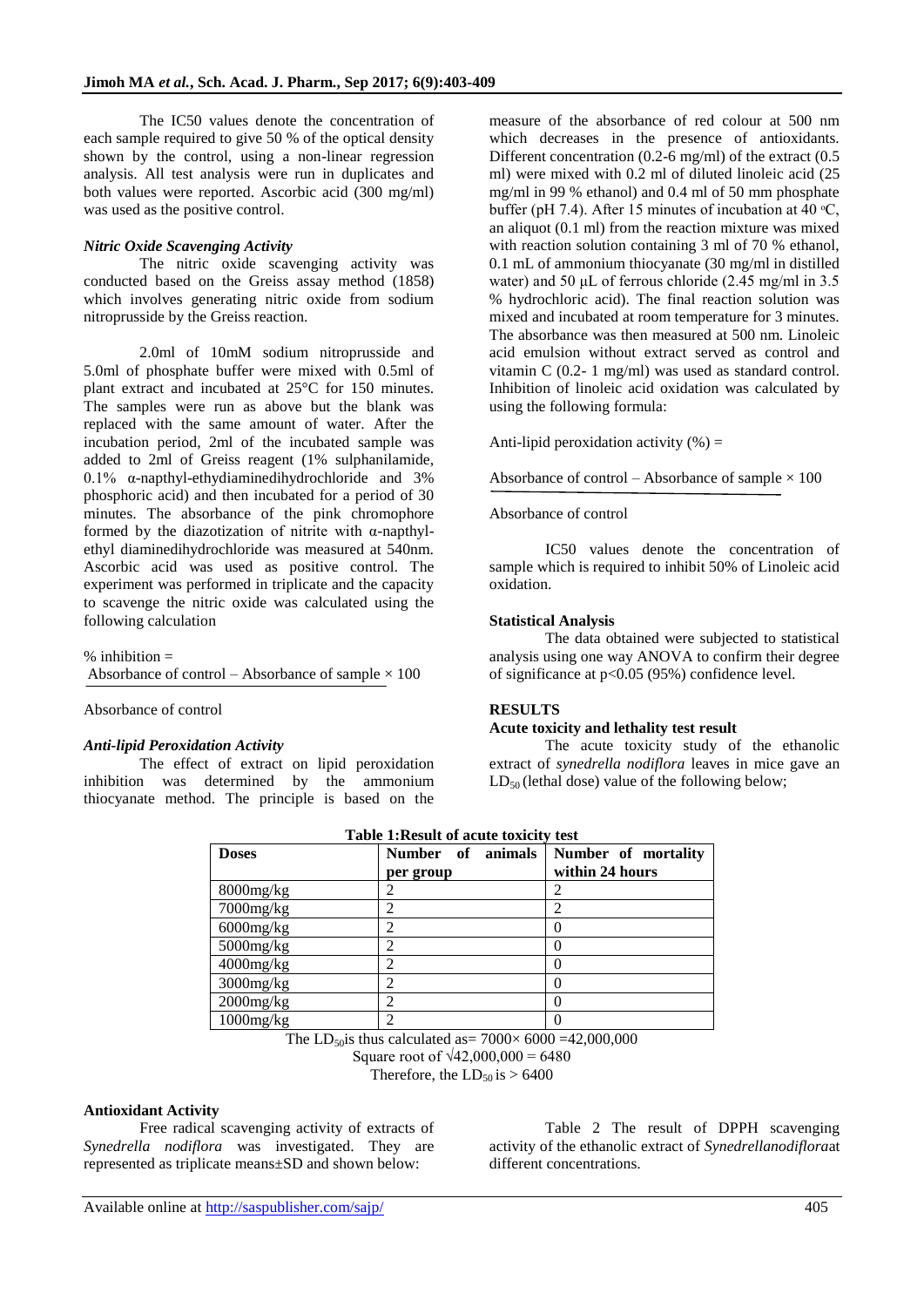| <b>Concentration of extract</b> | DDPH $(\% )$                  | $IC_{50}$ of DDPH |
|---------------------------------|-------------------------------|-------------------|
| $200$ mg/ml                     | $84.3 \pm 4.46^b$             |                   |
| $100$ mg/ml                     | $72.8 \pm 2.88$ <sup>c</sup>  |                   |
| $50$ mg/ml                      | $58.63 \pm 2.99$ <sup>d</sup> | $3.96$ mg/ml      |
| $250$ mg/ml                     | $32.43 \pm 4.07$ <sup>e</sup> |                   |
| $12.5$ mg/ml                    | $9.87 \pm 5.25$ <sup>f</sup>  |                   |
| Ascorbic acid                   | $97.53 \pm 1.03^a$            |                   |

Values are represented as mean± S.D for triplicate data. The values do not have the same subscripts and therefore shows significant difference (p≤0.05).

| Table 3: Nitric oxide scavenging activity |                               |                           |  |  |
|-------------------------------------------|-------------------------------|---------------------------|--|--|
| <b>Concentration of extract</b>           | Nitric oxide $(\% )$          | $IC_{50}$ of Nitric oxide |  |  |
| $200$ mg/ml                               | $70.70 \pm 3.52^b$            |                           |  |  |
| $100$ mg/ml                               | $58.36 \pm 3.38$ <sup>c</sup> |                           |  |  |
| $50 \text{ mg/ml}$                        | $39.27 \pm 2.29$ <sup>d</sup> | $4.15$ mg/ml              |  |  |
| $250$ mg/ml                               | $26.20 \pm 2.16^e$            |                           |  |  |
| $12.5$ mg/ml                              | $19.90 \pm 7.13$ <sup>e</sup> |                           |  |  |
| Ascorbic acid                             | $98.13 \pm 0.25$ <sup>a</sup> |                           |  |  |

Values are represented as mean± S.D for triplicate data. Some of the values have the same subscripts while some do not. Those with the same subscript show no significant difference while those with different subscript show significant difference (p≤0.05).

| Table 4. Allu-liplu perbaluation activity |                                  |                          |  |  |
|-------------------------------------------|----------------------------------|--------------------------|--|--|
| <b>Concentration of extract</b>           | Anti- lipid peroxidation $(\% )$ | $IC_{50}$ of Anti- lipid |  |  |
| $200 \text{ mg/ml}$                       | $75.13 \pm 4.80^b$               |                          |  |  |
| $100 \text{ mg/ml}$                       | 53.97 $\pm$ 5.08 $^{\circ}$      |                          |  |  |
| $50 \text{ mg/ml}$                        | $36.37 \pm 3.99$ <sup>d</sup>    | 4.38mg/ml                |  |  |
| $250$ mg/ml                               | $28.04 \pm 5.59$ <sup>d</sup>    |                          |  |  |
| $12.5 \text{ mg/ml}$                      | $8.13 \pm 7.13^e$                |                          |  |  |
| Ascorbic acid                             | $99.03 \pm 0.23^{\text{a}}$      |                          |  |  |

**Table 4: Anti-lipid peroxidation activity**

Values are represented as mean± S.D for triplicate data. Some of the values have the same subscripts while some do not. Those with the same subscript show no significant difference while those with different subscript show significant difference (p≤0.05).

# **Antimicrobial Test Results**

| <b>Test organism</b> | $2000$ mg        | 1000 <sub>mg</sub> | 500 <sub>mg</sub> | $250$ mg         | 125mg           | 62.5mg          | <b>MIC</b> |
|----------------------|------------------|--------------------|-------------------|------------------|-----------------|-----------------|------------|
| Escherichia coli     | $29.00 \pm 1.00$ | $16.00 \pm 1.00$   | $11.00 \pm 1.00$  | $9.00 \pm 1.00$  | $0.50 \pm 0.10$ | $0.00 \pm 0.0$  | < 125      |
| Proteus mirabilis    | $41.00 \pm 1.00$ | $33.00 \pm 1.00$   | $16.00 \pm 1.00$  | $0.00 \pm 0.00$  | $0.00 \pm 0.00$ | $0.00 \pm 0.00$ | 250        |
| P. aeruginosa        | $11.00 \pm 1.00$ | $5.00 \pm 1.00$    | $3.00 \pm 1.00$   | $0.00 \pm 0.00$  | $0.00 \pm 0.00$ | $0.00 \pm 0.00$ | < 500      |
| S. aureus            | $31.00 \pm 1.00$ | $23.00 \pm 1.00$   | $17.00 \pm 1.00$  | $12.00 \pm 1.00$ | $6.00 \pm 1.00$ | $0.00 \pm 0.00$ | 62.5       |
| Salmonella typi      | $22.00 \pm 1.00$ | $11.00 \pm 1.00$   | $7.00 \pm 1.00$   | $5.00 \pm 1.00$  | $1.00 \pm 1.00$ | $0.00 \pm 0.00$ | 125        |
| K. pneumoniae        | $27.00 \pm 1.00$ | $18.00 \pm 1.00$   | $9.00 \pm 1.00$   | $7.00 \pm 1.00$  | $0.00 \pm 0.00$ | $0.00 \pm 0.00$ | 125        |

Table 5 The result from the table above show the mean values of plant extract with their standard deviations (mean± SD) of minimum inhibitory

concentration of the plant extracts of *synedrella nodiflora* on the six tested microorganisms.

| Table 6: Result of antimicrobial activity of the plant extract and standard drug |
|----------------------------------------------------------------------------------|
|----------------------------------------------------------------------------------|

| <b>Test organism</b> | zone of inhibition for plant | zone             | of | inhibition               |
|----------------------|------------------------------|------------------|----|--------------------------|
|                      | extract at 2000mg.kg         |                  |    | forstandard drug (500mg) |
| Escherichia coli     | $29.00 \pm 1.00$             | $43.00 \pm 1.00$ |    |                          |
| Proteus mirabilis    | $41.00 \pm 1.00$             | $46.00 \pm 1.00$ |    |                          |
| P. aeruginosa        | $11.00 \pm 1.00$             | $23.00 \pm 1.00$ |    |                          |
| S. aureus            | $31.00 \pm 1.00$             | $43.00 \pm 1.00$ |    |                          |
| Salmonella typi      | $22.00 \pm 1.00$             | $31.00 \pm 1.00$ |    |                          |
| K. pneumonia         | $27.00 \pm 1.00$             | $39.00 \pm 1.00$ |    |                          |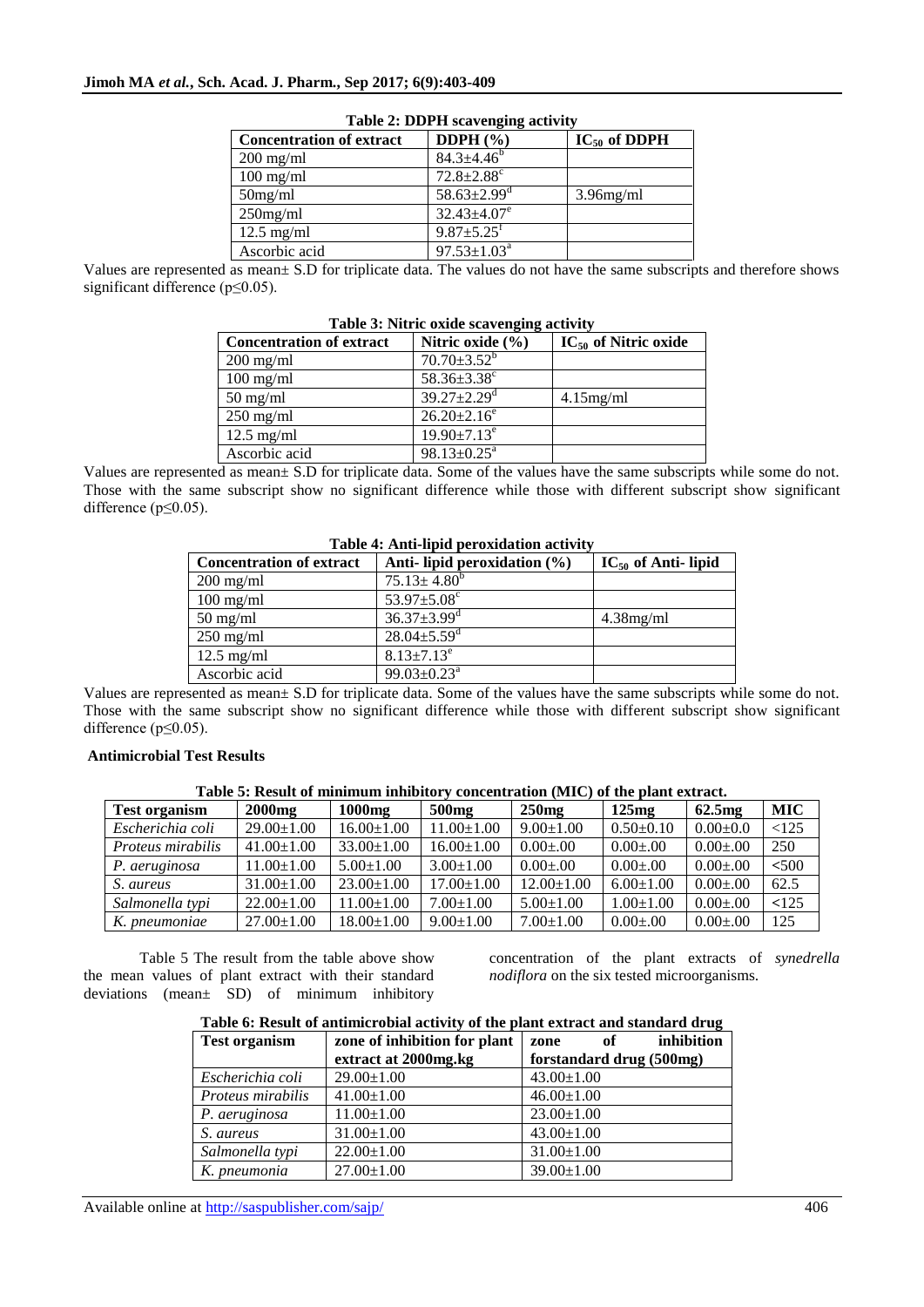Table 6 the result from this table shows the antimicrobial activity of ethanolic extract of the leave of *synedrella nodiflora,* and a standard antibiotic (ciprofloxacin) which was used as a positive control and its antimicrobial activity was compared with that of

leave extract of *synedrella nodiflora.* The values from the table show that standard drug has a higher zone of inhibition on *Proteus mirabilis* when compared with its plants extract.



**Fig-2: Bar chart showing the antimicrobial activity of the zone of inhibition of ethanolic leave extract of** *synedrella nodiflora* **(2000mg) and standard drug (ciprofloxacin 500mg).**

There is a significant increase in the zone of inhibition on *proteus mirabilis* in the standard drug with a mean value of 46.00 which show the highest zone of inhibition, there is also a slight difference in the zone of

inhibition on *proteus mirabilis* of the plant extract with a mean value of 41.00 when compared with its standard drug.

| <b>Groups</b>         | <b>Faecal frequency for 24hours</b> |  |
|-----------------------|-------------------------------------|--|
| 2000mg                | $1.4500 \pm .07071^a$               |  |
| 1000mg                | $1.8000 \pm .56569^{\text{a}}$      |  |
| 500mg                 | $1.0500 \pm .21213^b$               |  |
| 250mg                 | $1.7500 \pm .07071^a$               |  |
| 125mg                 | $1.1500 \pm .35355^a$               |  |
| 62.5mg                | $1.1500 \pm .07071^a$               |  |
| Ducox (standard drug) | $1.6000 \pm .28284^a$               |  |
| Normal saline         | $0.9500 \pm .07071$ <sup>b</sup>    |  |

**Table 7: Result on laxative activity**

The value from the table above shows that there was a significant  $(p<0.05)$  dose dependent increase in the faecal output of the rats when compared to the control group. The treatment group with the dose of 1000mg has the highest faecal output of  $1.8000\pm$ 0.56569 followed by the treatment group with the dose of 250mg which have the faecal output of  $1.7500\pm$ 

0.07071. This implies that there was no significant difference between the extract and the control group. The effect of *synedrella nodiflora* increases significantly in the faecal output of rats compared to the control group and it shows a similar effect to that of the standard drug.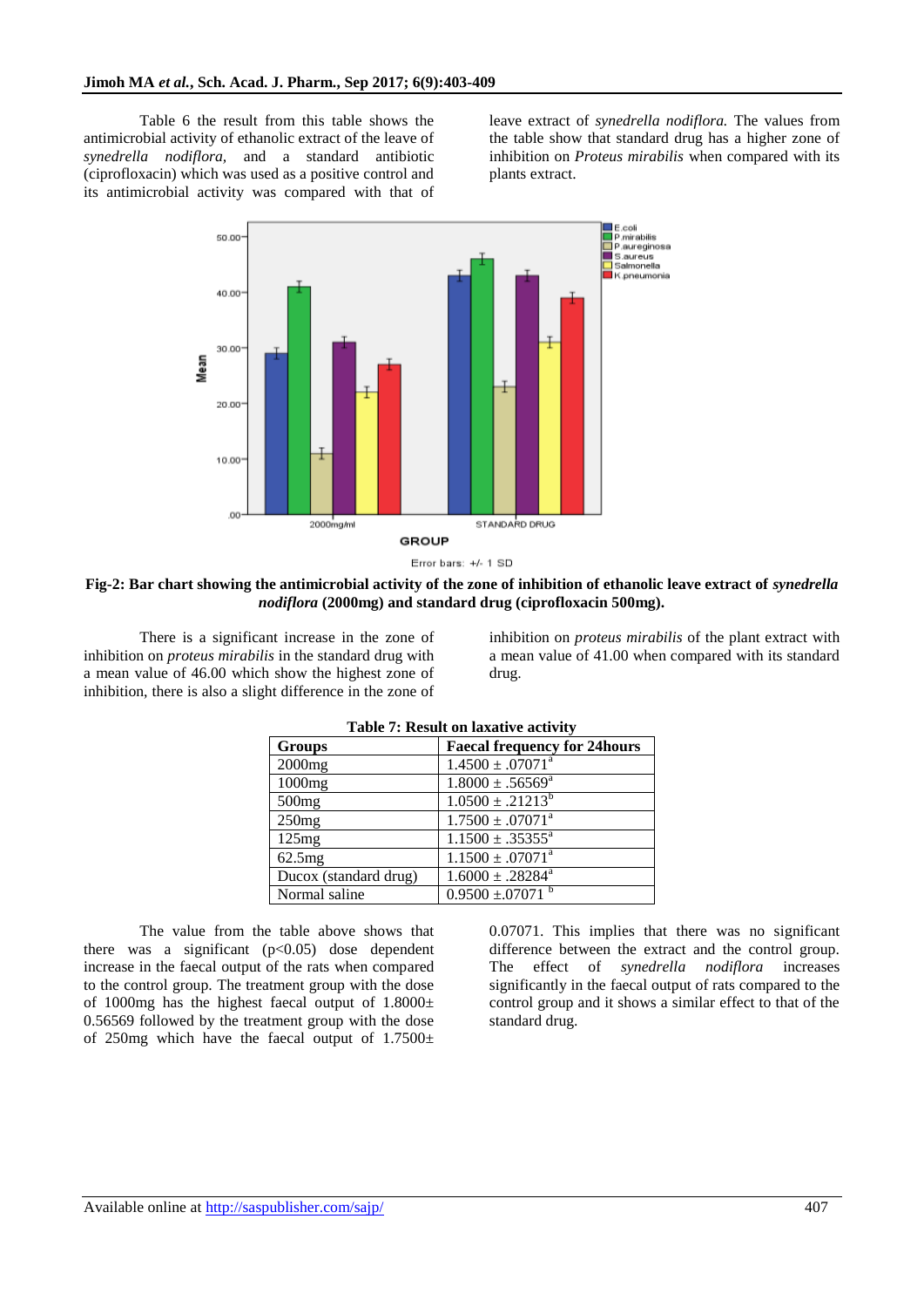

**Fig-3: Bar chart showing the mean stool weight and groups of the experimental animals in grams**

The above bar chart shows that at 1000mg of the treatment group the mean stool weight of the animal shows the highest faecal output than the standard drug (Ducox).

# **DISCUSSION**

The laxative ability of medicinal plant could be as a result of stimulation of muscles in the walls of the small intestine and promotion of evacuation of the colon to generate an increased bowel movement [10]. Intake of sufficient amount of dietary fiber is a cornerstone in the prevention and treatment of constipation [11]. The results indicates that the plant *Synedrella nodiflora* has the ability to promote intestinal motility, stimulate intestinal transit as well as increase stool frequency and weight. There was a significantly  $(p<0.05)$  dose dependent increase in the faecal output of the rats when compared to the control group. This finding corroborates with the findings of earlier workers who had observed significant laxatives in experimental animals administered ethanol extract of *Marcya micrantha* [12] and ethanol extract of leaf and roots from *Amaranthus viridis* [10].

Infection diseases are the major cause of morbidity and mortality worldwide. The number of multi-drug resistance microbial strains and the appearance of strains which reduce susceptibility to antibiotics are continuously increasing. Such increase has been attributed to indiscriminate use of broad spectrum antibiotics and immunosuppressive agents. This situation provides the impetus to search for new antimicrobial substances from various sources like medicinal plants. The plants have traditionally provided a source of hope for novel drug compound. Plants herbal mixtures have made large contributions to human health and well-being. The use of plant extract with known antimicrobial properties can be of great significance for the therapeutic treatment. The ethanolic

extract of *synedrella nodiflora* exhibited inhibitory zone against all the tested organisms.

From the result of this study, it was observed that *Proteus mirabilis* has the highest zone of inhibition for both the antibiotics and leave extract compared to other leave extracts.

It was also indicated that the ethanol extract of *synedrellanodiflora* leave have antibacterial activity on the entire tested organism but it has little effect on *pseudomonas aeruginosa*.

Oxidative stress has been implicated in the pathology of many diseases and conditions including diabetes, cardiovascular disease, inflammatory conditions, cancer and ageing [13]. Antioxidant may offer resistance against the oxidative stress by scavenging the free radicals, inhibiting the lipid peroxidation and by many other mechanisms and thus prevent diseases. The percentage (%) inhibition scavenging activities of DDPH, Nitric oxide and Antilipid peroxidation showed a linear increase with increase concentration of the plant extract.

From the present study, It was showed that the control (vitamin c) has a high inhibitory scavenging activity of  $97.53 \pm 1.03$  and 200mg of DDPH has the highest inhibitory scavenging activity of 84.3±4.46 when compared to other concentration. This indicates that there is dose dependent relationship between the plant extract and the percentage scavenging activity. Nitric oxide is a free radical produced in mammalian cells, involved in the regulation of various physiological processes. However excess production of nitric oxide is associated with several diseases [14]. The nitric oxide scavenging activity has the highest inhibitory concentration of 98.13±0.25 for the control and The